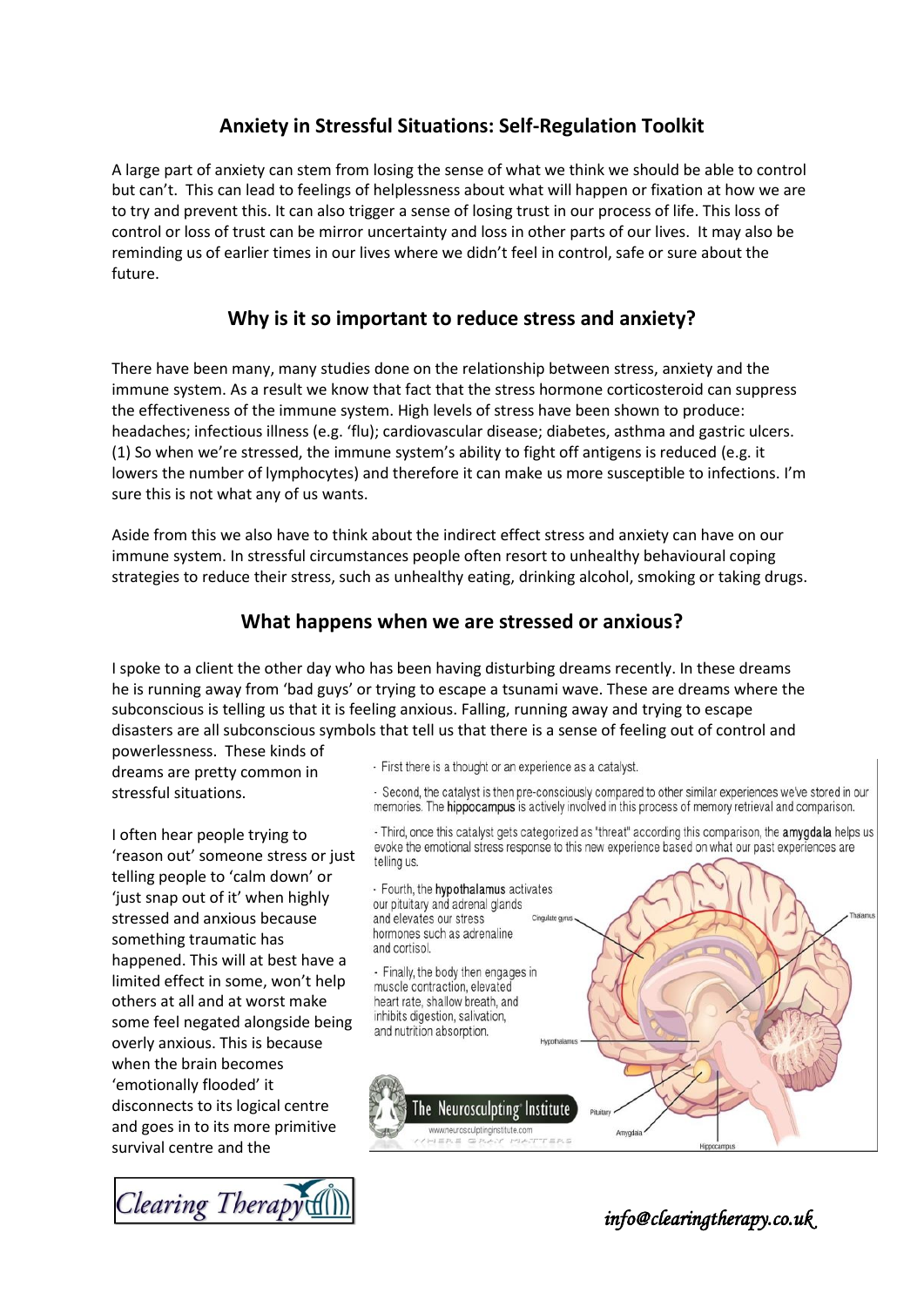sympathetic nervous system is activated. ( see diagram above). We often see this in the fight, flight or freeze scenario. Try reasoning with someone having road rage or a rabbit caught in headlights! This is why it is important to take a step back and work on how we activate our parasympathetic nervous system, also known as the 'rest and digest system' and then encourage others to do the same. To help with this I have produced a stress and anxiety busting self-regulation toolkit to use in times like this. In this there are completely free or cheap measures that can be utilised to help regulate the stress/anxiety response.

## **Stress & Anxiety – Self-Regulation Toolkit**

Below are 6 tools you can use to help you to self-regulate and gain resilience in times of anxiety or stress.

### **Diaphragmatic Breathing:**

People who are stressed and anxious often breathe in a shallow manner in their upper chest. This is because when the sympathetic nervous system is activated your heartbeat speeds up and you breathe faster in order to get more oxygen for fighting or fleeing. Unfortunately this can increase symptoms of anxiety. A number of studies have concluded that diaphragmatic breathing can trigger the body's parasympathetic nervous system benefiting both physical and mental health including reducing anxiety and stress. Diaphragmatic breathing involves breathing to expand the belly by deepening of the inhalation and exhalation breath. This decreases the respiration frequency and oxygenates the blood. It is a great portable tool that you can use whenever you are feeling anxious.

\*Inhale slowly and deeply through your nose, keeping your shoulders relaxed.

\*See your abdomen expand and your chest should rise a little.

\*Exhale slowly through your mouth and as you blow the air out purse your lips slightly but keep your jaw relaxed.

(You may hear a soft "whooshing" sound as you exhale.)

\*Repeat this exercise for several minutes.

### **Mindfulness:**

There has been much research on the positive effects of mindfulness and last year one study showed that doing a mindful body scan each day reduces physical as well as emotional symptoms stress.(3) All you need to do this is some time. A free short body scan can be found written down on this link and if you download the app there is a spoken version:

https://www.stopbreathethink.com/body-scan/ Or if you have time for a longer version, there is a 45 minute spoken one that can be found on this link:

https://ggia.berkeley.edu/practice/body\_scan\_meditation

### **Magical Magnesium:**

Magnesium is an old homely remedy ailments such as, "anxiety, apathy, depression, insecurity, irritability, restlessness…. to name a few. Studies have shown that magnesium deficiency can cause behavioural disturbances such as irritability which resolve with additional magnesium. Alongside this stress has also been shown to deplete our magnesium stores creating deficits. One relaxing and fairly cheap way to up our interaction with magnesium is having an Epsom salts bath. Pure Epsom salts can be sourced quite cheaply at pharmacists and online. So couple this with a candle and perhaps some relaxing music and you are way on your way to triggering your parasympathetic (rest and digest) nervous system. (4)

learing Therapy

*info@clearingtherapy.co.uk*